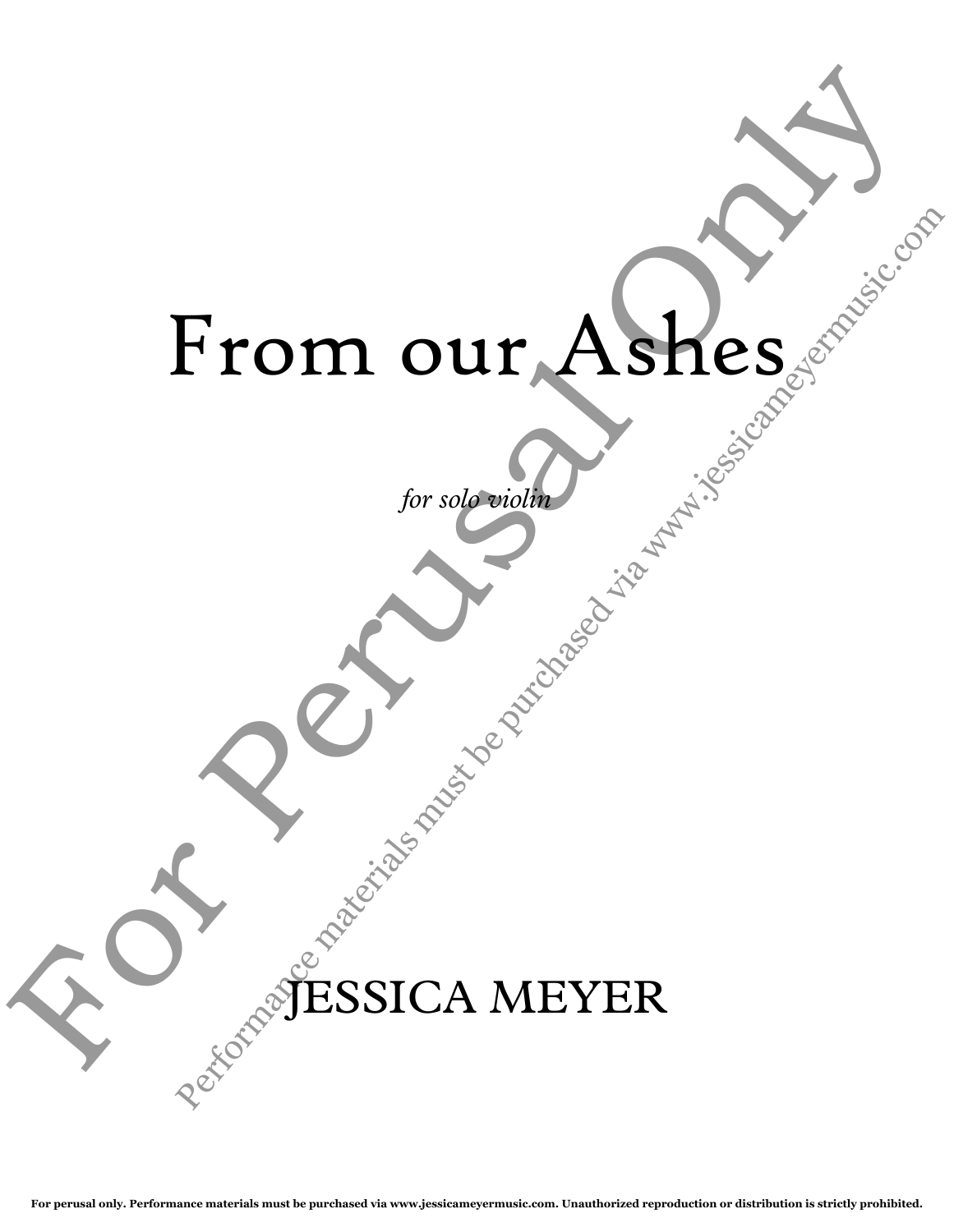## From our Ashes

*for solo violin*

**5'**

## **PROGRAM NOTE**

Early in my compositional career, I had written a violin quartet for the ladies in MoVE (the Modern Violin Ensemble) and Livia Sohn was one of the violinists. Long before then we had studied at Juilliard during the same time, and I was always a fan of her playing and her powerful stage presence. When I had heard that she had taken a break from playing the violin after struggling with focal dystonia, I offered to write a piece in a way that was comfortable for her when she was ready.

When I got the email that she was ready to get back to playing in time for Spoleto 2021, I was overjoyed. We talked about what specific actions in her fingers we should avoid, and I wrote the piece with those enabling constraints. I wrote for myself and loop pedal for several years before writing for other people, and the machine had its limitations which I had to work around - so I was used to employing such measures. From our Ashes<br>
for solo stating<br>
for solo stating<br>  $\frac{1}{2}$ <br>
FROGRAM NOTE<br>
EMP is an exapsorization is equal to the station of the station of the station of  $\frac{1}{2}$ <br>
PROGRAM NOTE<br>
EMP is an exapsorization is equal to **CONSERVAL AS A LOSS CONSERVAL AS A LOSS CONSERVAL AND A LOSS CONSERVAL AND CONSERVAL AND CONSERVAL AS CONSERVAL AND CONSERVAL AS CONSERVATION CONSERVATION CONSERVATION CONSERVATION CONSERVATION CONSERVATION CONSERVATION** 

I find many parallels between writing this piece and our pandemic experience - we have a new set of limitations, but that does not mean we can't pivot and live well in those limitations.

It just takes a bit of ingenuity, patience, and love.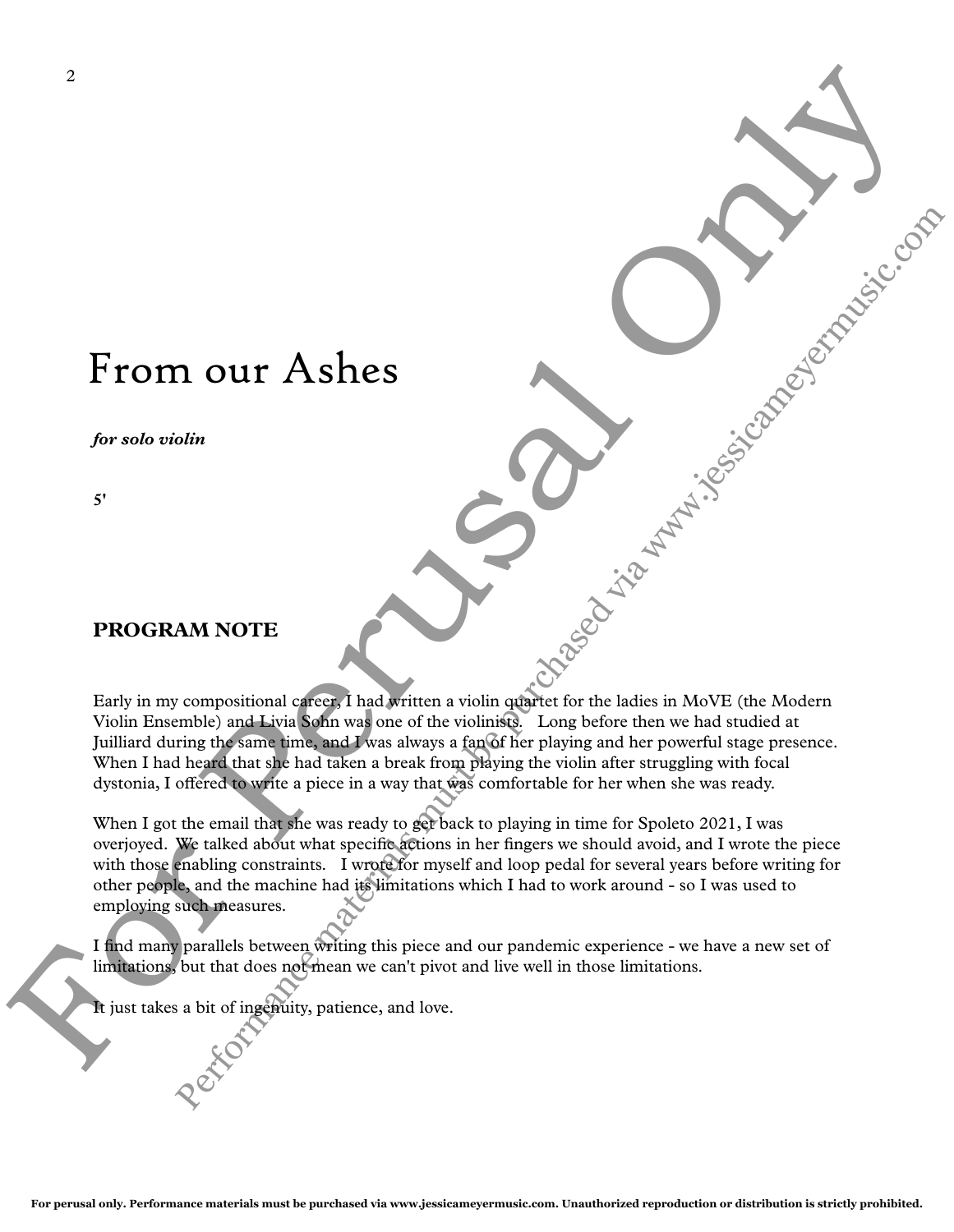

©2021 JMM Publishing (BMI). All rights reserved. **For perusal only. Performance materials must be purchased via www.jessicameyermusic.com. Unauthorized reproduction or distribution is strictly prohibited.**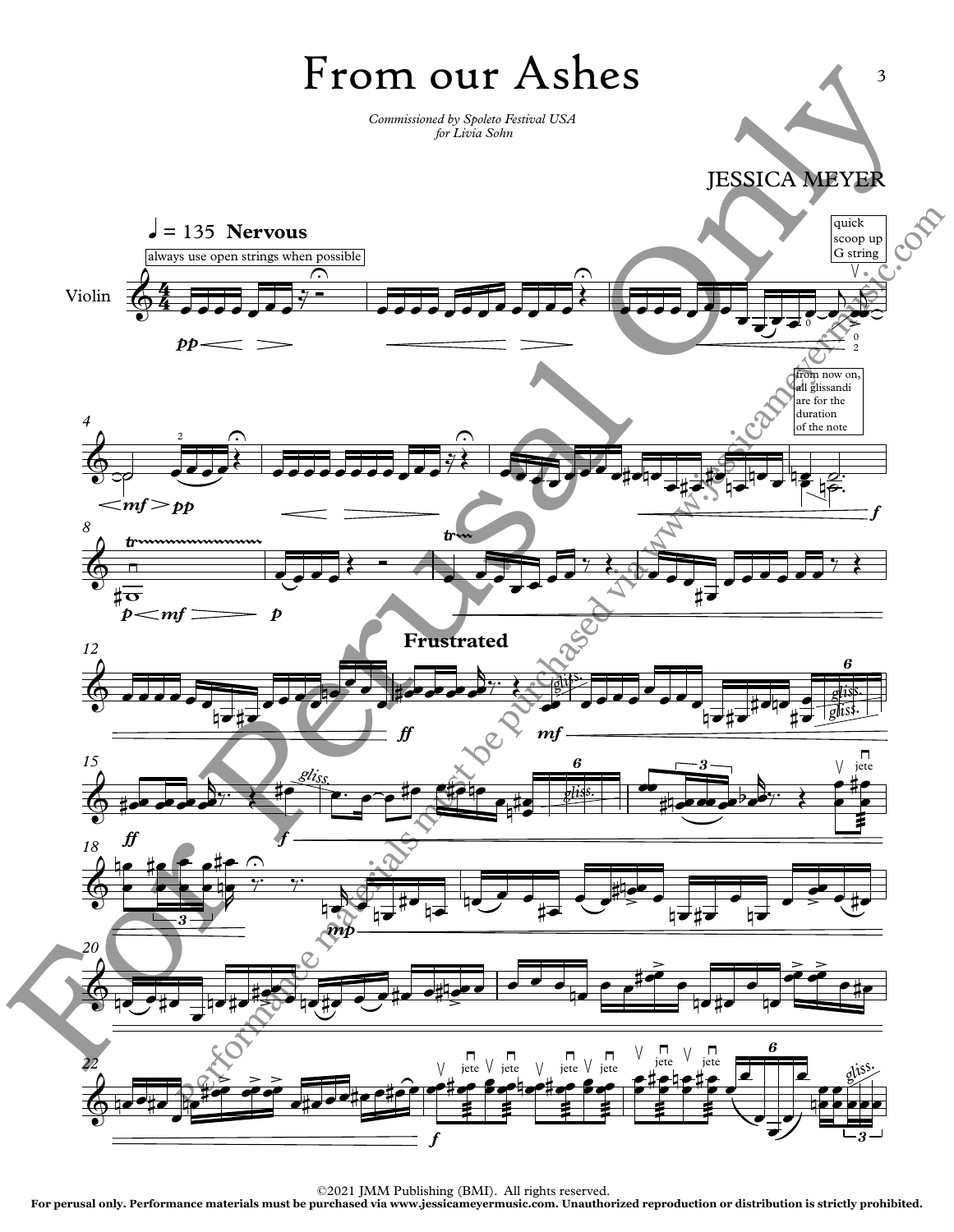

**For perusal only. Performance materials must be purchased via www.jessicameyermusic.com. Unauthorized reproduction or distribution is strictly prohibited.**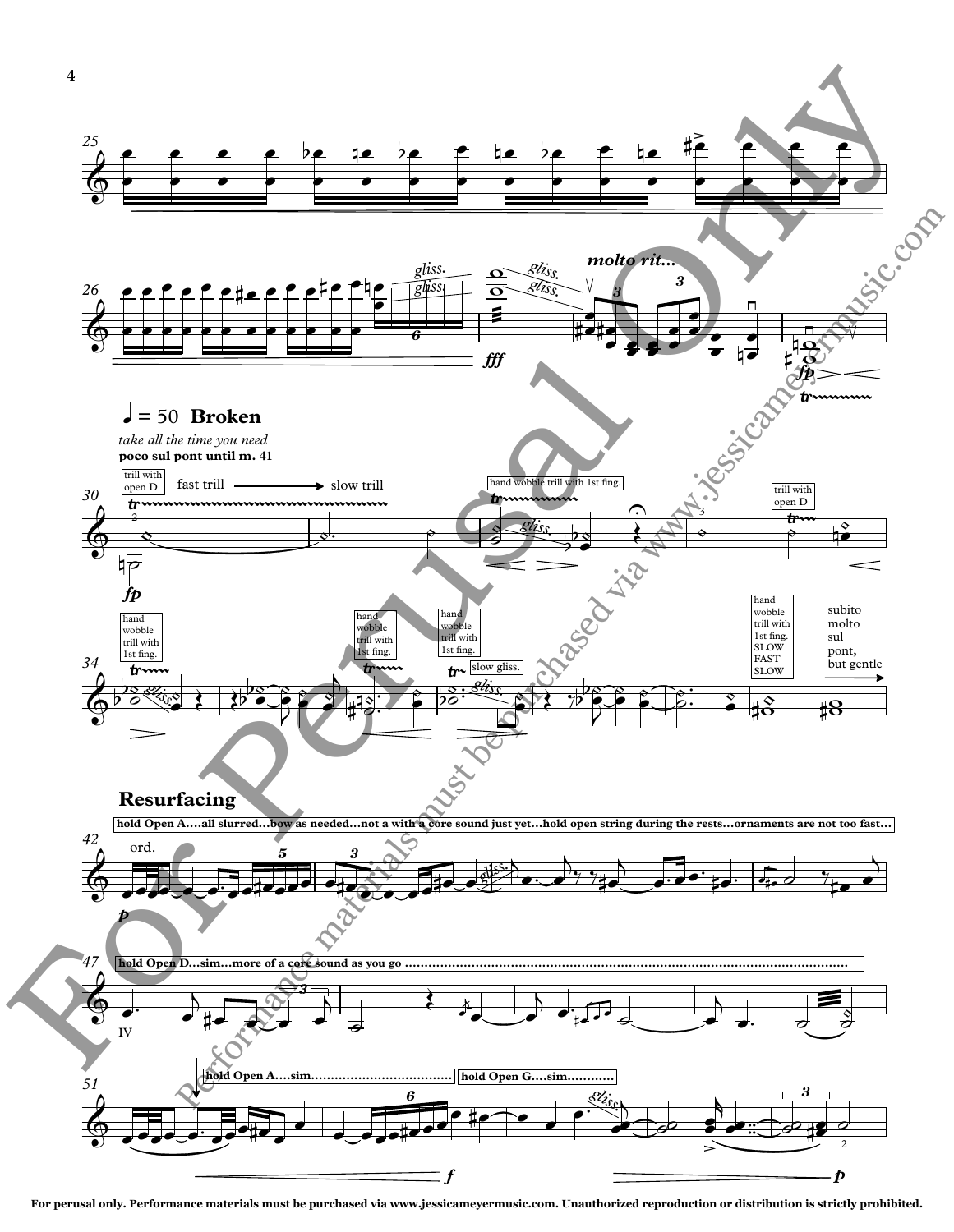

For perusal only. Performance materials must be purchased via www.jessicameyermusic.com. Unauthorized reproduction or distribution is strictly prohibited.